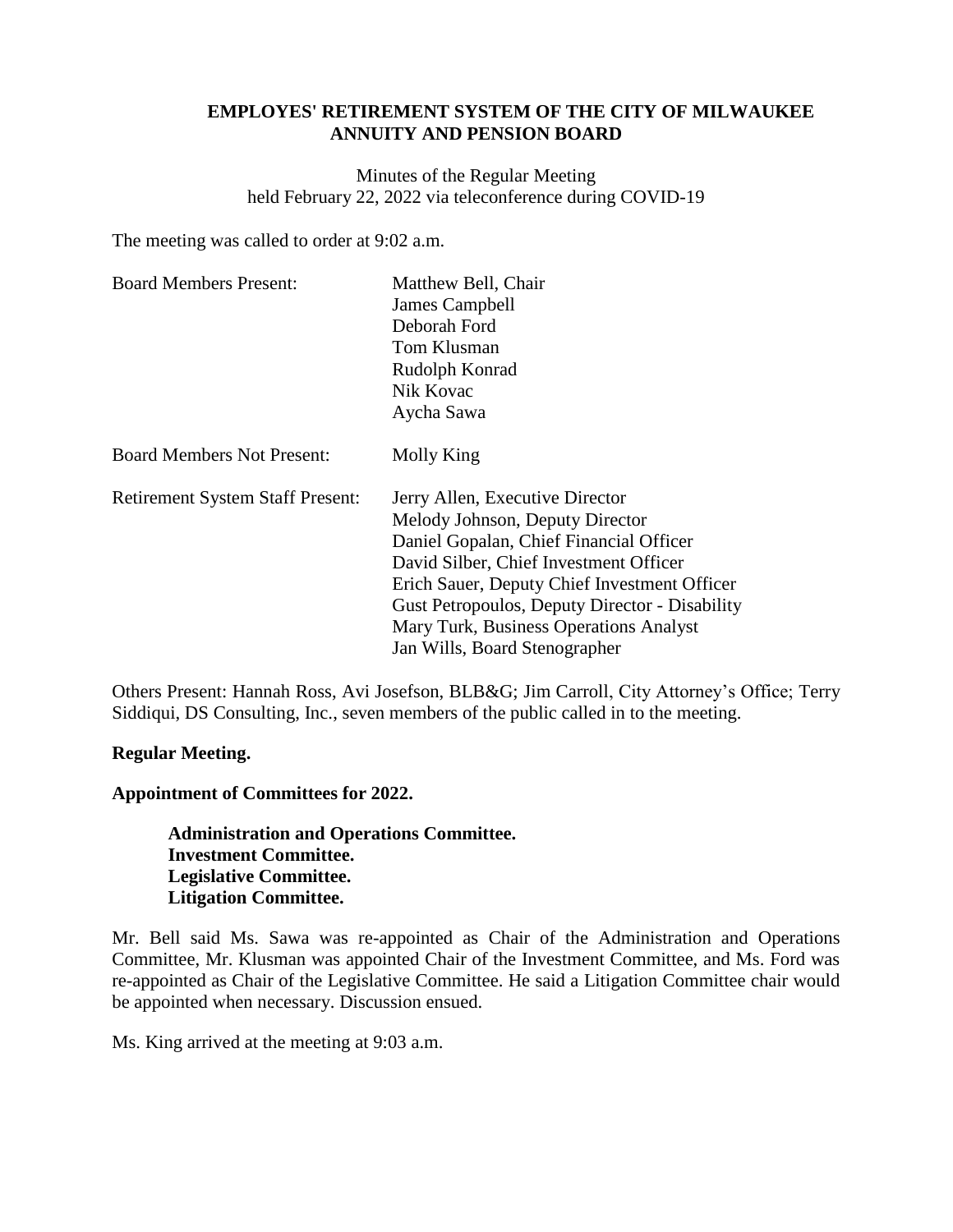# **Approval of Minutes.**

**Annual Meeting Held January 26, 2022.** It was moved by Ms. King, seconded by Mr. Campbell, and unanimously carried, to approve the Minutes of the Regular Meeting Held January 26, 2022.

**Minutes of the Special Board Meeting Held February 10, 2022.** It was moved by Ms. Sawa, seconded by Mr. Klusman, and unanimously carried, to approve the Minutes of the Special Board Meeting Held February 10, 2022.

At this point, Mr. Bell took the meeting out of order to item V.A. New Business – Update and Consideration of Strategy, Tactics and Potential Resolution Regarding the Allianz Litigation.

# **New Business.**

# **Update and Consideration of Strategy, Tactics and Potential Resolution Regarding the Allianz Litigation.**

Mr. Bell advised that the Annuity and Pension Board may vote to convene in closed session on the following item  $(A)$ , as provided in Section 19.85 $(1)(g)$ , Wisconsin State Statutes, to confer with legal counsel concerning strategy to be adopted by the body with respect to litigation in which it is or is likely to become involved. The Board may then vote to reconvene in open session following the closed session.

It was moved by Mr. Klusman and seconded by Mr. Konrad to convene in closed session. The motion prevailed by the following roll call vote: AYES: Ms. Ford, King, and Sawa; Messrs. Bell, Campbell, Klusman, Konrad, and Kovac. NOES: None.

The meeting convened in closed session at 9:09 a.m.

The meeting reconvened in open session at 10:04 a.m.

Mr. Bell returned the meeting to agenda item III. Chief Investment Officer Report.

# **Chief Investment Officer Report.**

As a matter of information, Board members received the February 22, 2022 Performance Update. Mr. Sauer noted the Fund as of January 31, 2022, had a value of \$6.12 billion. He said the Fund return of -2.1%, gross of fees, outperformed the blended benchmark by approximately 62 basis points. Mr. Sauer commented that the Fund outperformed in all time periods shown, net of fees. He said the January relative performance drivers were Manager Selection with Brandes adding 44 basis points, DFA mandates adding 30 basis points, Real Estate adding 26 basis points, and William Blair which detracted -39 basis points. He commented that nine out of 15 active mandates outperformed. He noted the Public Equity and Absolute Return asset classes, along with the Total Fund, outperformed their respective benchmarks. Mr. Sauer said the Fund had an investment loss of \$132.9 million, paid benefits & expenses of \$39 million, and received contributions of \$73.4 million. He added that withdrawals from investment managers were not necessary in January because of declines in the stock market and the Fund's overweight cash balance, which is more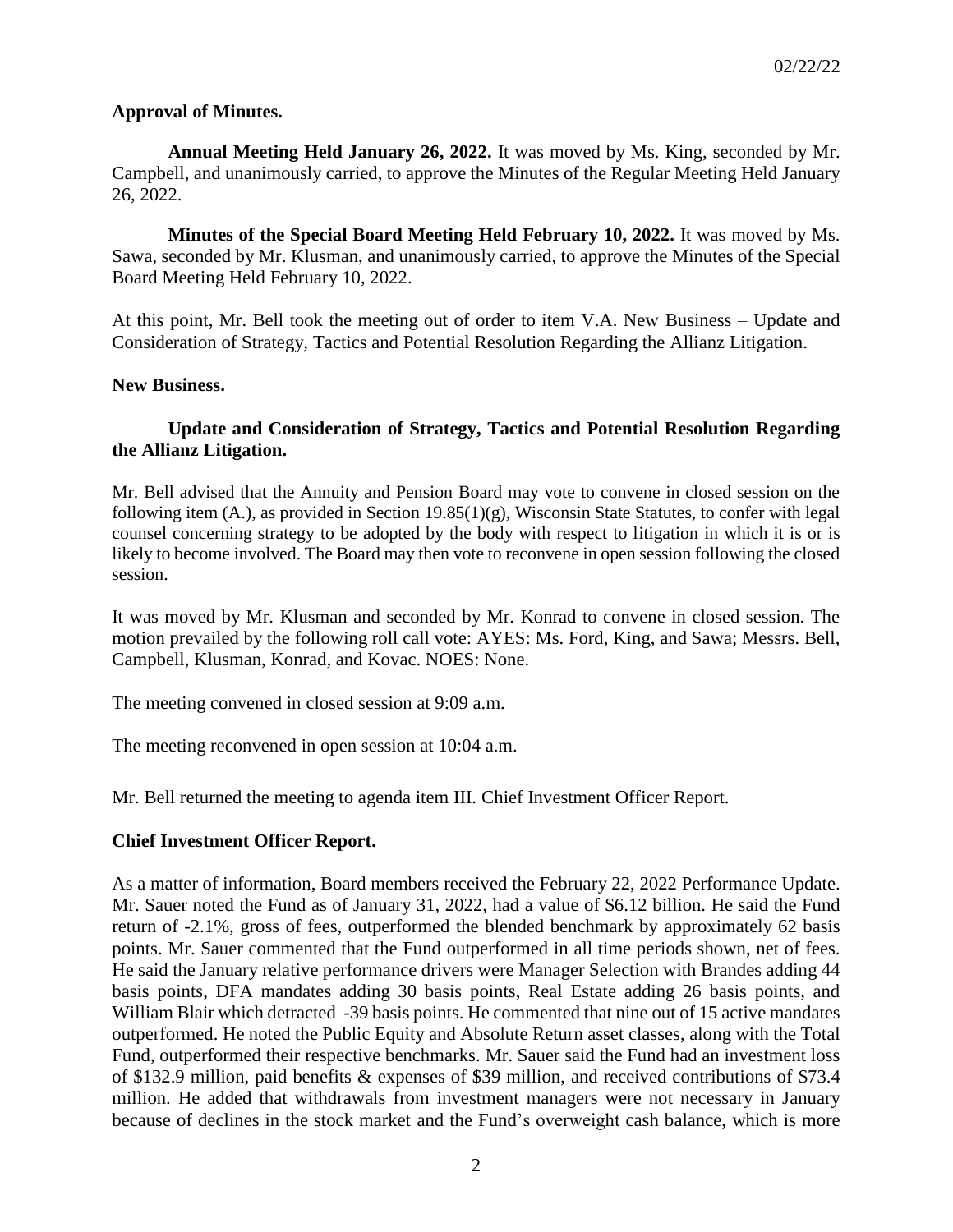than enough to cover benefits payments this month. Mr. Sauer also gave an update on due diligence planning for CastleArk, the new Hedge Fund of Fund Managers, and DFA and Brandes. He said it is hoped for the due diligence meetings to be in person.

Mr. Silber noted Staff used its delegated authority granted by the Board to sign a document to receive over \$13 million from one of the remaining non-core Real Estate investments.

## **Investment Committee Report.**

At the February 10 meeting, Chairman Klusman said the Investment Committee interviewed three investment managers as part of the Hedge Fund of Funds Manager search. The investment managers interviewed were Goldman Sachs Asset Management AIMS Aptitude, Blackstone Alternative Asset Management, and Grosvenor Capital Management. Mr. Klusman noted the Committee selected one finalist in closed session and directed the ERS Staff to conduct due diligence and coordinate legal negotiations with the selected finalist. He said the selection is contingent on successful due diligence and contract negotiations.

Please be advised that the Annuity and Pension Board may vote to convene in closed session on the following item (A.), as provided in Section 19.85(1)(e), Wisconsin State Statutes, to deliberate or negotiate the purchasing of public properties, the investing of public funds, or conducting other specified public business, whenever competitive or bargaining reasons require a closed session. The Board may then vote to reconvene in open session following the closed session.

**Selection of Hedge Fund of Funds Manager.** It was moved by Mr. Konrad, seconded by Mr. Campbell, and unanimously carried, to approve the Investment Committee Report.

#### **New Business.**

**Retirements, Death Claims, and Refunds (January).** Mr. Allen presented the following activity for the month of January 2022.

| <b>Active Death Benefits reported</b>          | \$0.00       |
|------------------------------------------------|--------------|
| Deferred Death                                 | \$0.00       |
| Deferred Death-Member Only Refund              | \$1,911.82   |
| <b>Ordinary Death Benefits reported</b>        | \$240,846.71 |
| <b>Retired Death Benefits reported</b>         | \$252,248.88 |
| Survivor Death – Termination Benefits reported | \$13,305.26  |
| Refund of Member Contributions paid            | \$206,596.63 |

It was moved by Ms. King, seconded by Mr. Konrad, and unanimously carried, to approve the Retirements, Death Claims, and Refunds (January 2022).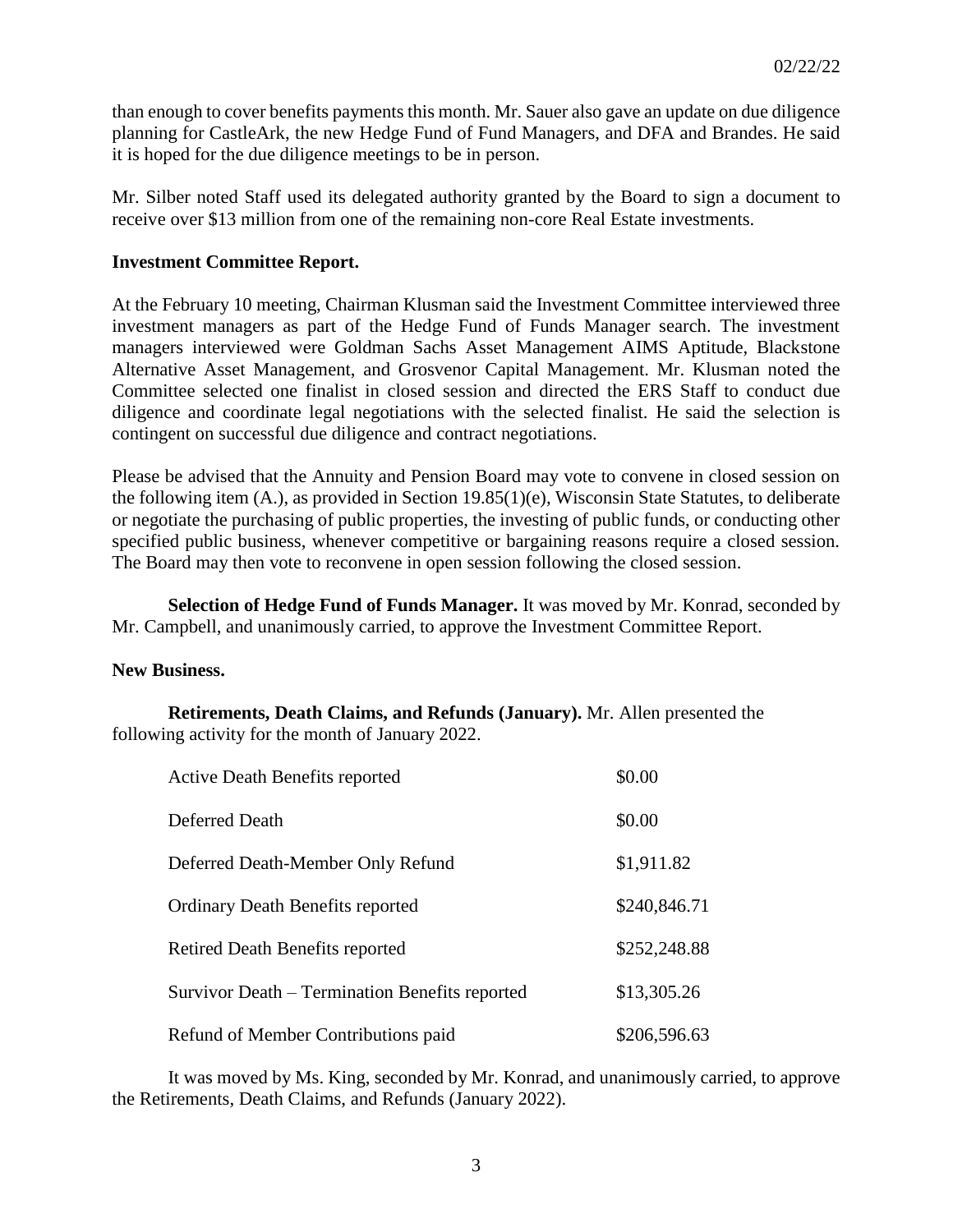**Conference Requests – February 2022 Board Meeting.** Staff noted there were no requests this month to attend conferences.

Mr. Bell advised that the Annuity and Pension Board may vote to convene in closed session on the following item as provided in Section 19.85 (1)(c), for considering employment, promotion, compensation or performance evaluation data of any public employe over which the governmental body has jurisdiction or exercises responsibility. The Board may then vote to reconvene in open session following the closed session.

**ERS Executive Staff Compensation.** It was moved by Ms. King and seconded by Mr. Campbell to convene in closed session. The motion prevailed by the following roll call vote: AYES: Ms. Ford, King, and Sawa; Messrs. Bell, Campbell, Klusman, Konrad, and Kovac. NOES: None.

The meeting convened in closed session at 10:19 a.m.

The meeting reconvened in open session at 11:23 a.m.

### **Medical Reports.**

**All Duty & Ordinary Disability Applications & Re-examinations (February).** Staff presented certifications (February 2022) of the Fire and Police Medical Panel Physicians and the Medical Council relative to Duty & Ordinary Disability Retirement benefits as follows:

| Recommendation |
|----------------|
| Approval       |
| Recommendation |
| Approval       |
| Approval       |
| Approval       |
| Approval       |
| Recommendation |
| Approval       |
| Recommendation |
| Approval       |
| Approval       |
|                |

It was moved by Mr. Klusman, seconded by Ms. Ford, and unanimously carried, to approve the Duty & Ordinary Disability Applications & Re-examinations (February).